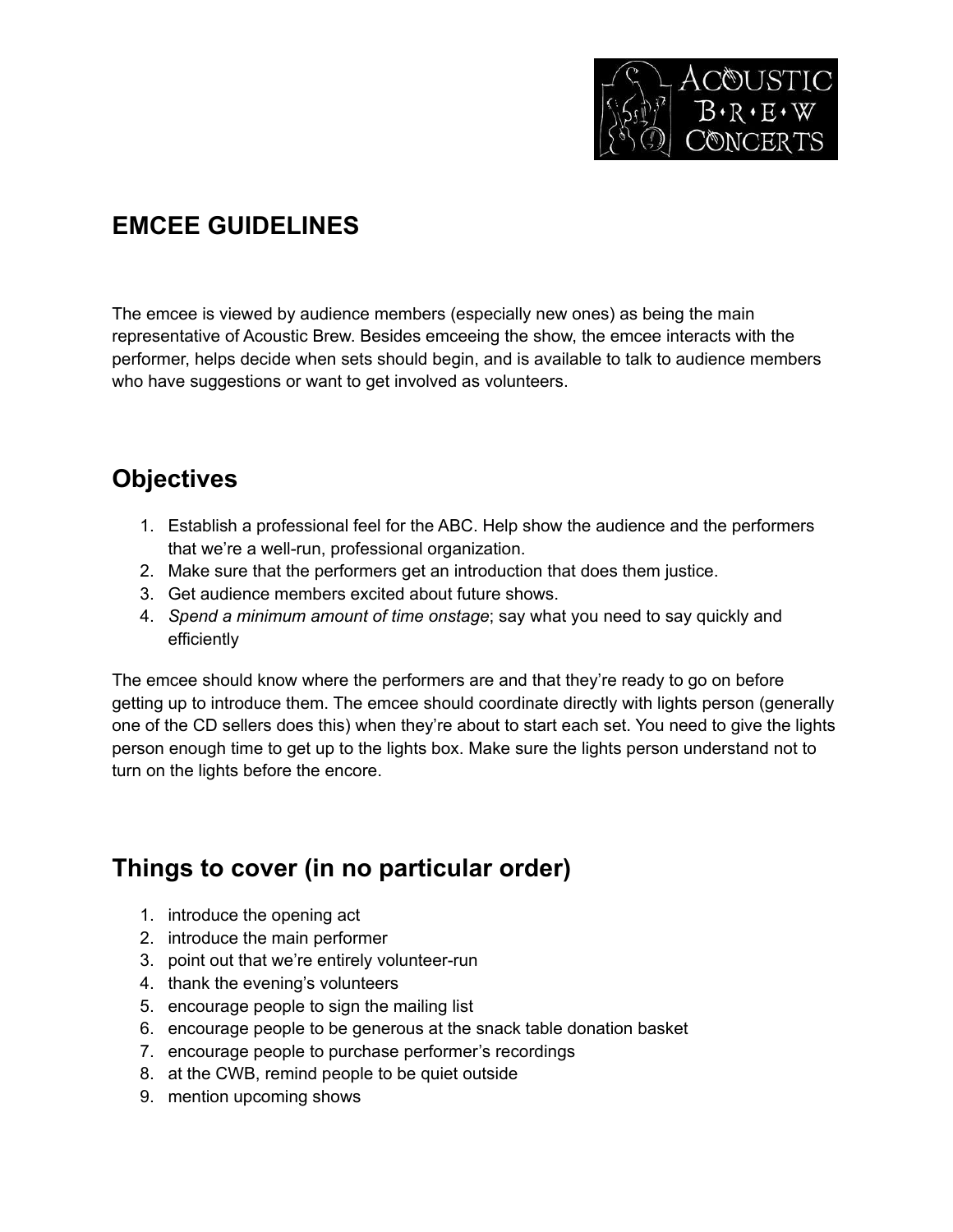

10. thank the audience for coming

Divide the announcements among the available breaks, so that they're sprinkled throughout the evening. Try not to talk too long during any one break. There are four available opportunities to speak. Feel free to rearrange what's said when.

- 1. The opening break. Make a few welcoming announcements and then introduce the opening act.
- 2. Immediately after the opening act has finished performing, before people stand up to take an intermission. Encourage people to visit the snack table and be generous at the donation basket; encourage them to sign our mailing list.
- 3. At the end of that intermission. This break includes introducing the main performer.
- 4. Before introducing the main performer's second set. Thank the evening's volunteers; mention upcoming shows; reintroduce the main performer.

#### **Note:**

There could be two other breaks, but it is suggested that you not speak at those points: One is after the main performer's first set, and the other is at the end of the evening. *Out of respect for the performer and the mood they're trying to create, try to avoid getting up on stage at those two points.*

## **Introducing the main act:**

This is the time to establish the performer's credentials and set the stage for how special it is to have them. Try to be brief, about four sentences or so. A good technique is to describe them as "tonight's performer" and don't mention their name until you end the introduction with "Please welcome…". Prepare your comments in advance by browsing their website and any promotional materials they've sent. Introduce yourself to the performers in advance and ask if there's anything in particular they want you to mention, but not "What should I say about you?" That only makes us look unprofessional. Before you go out to introduce the performers, make sure they're ready to go on.